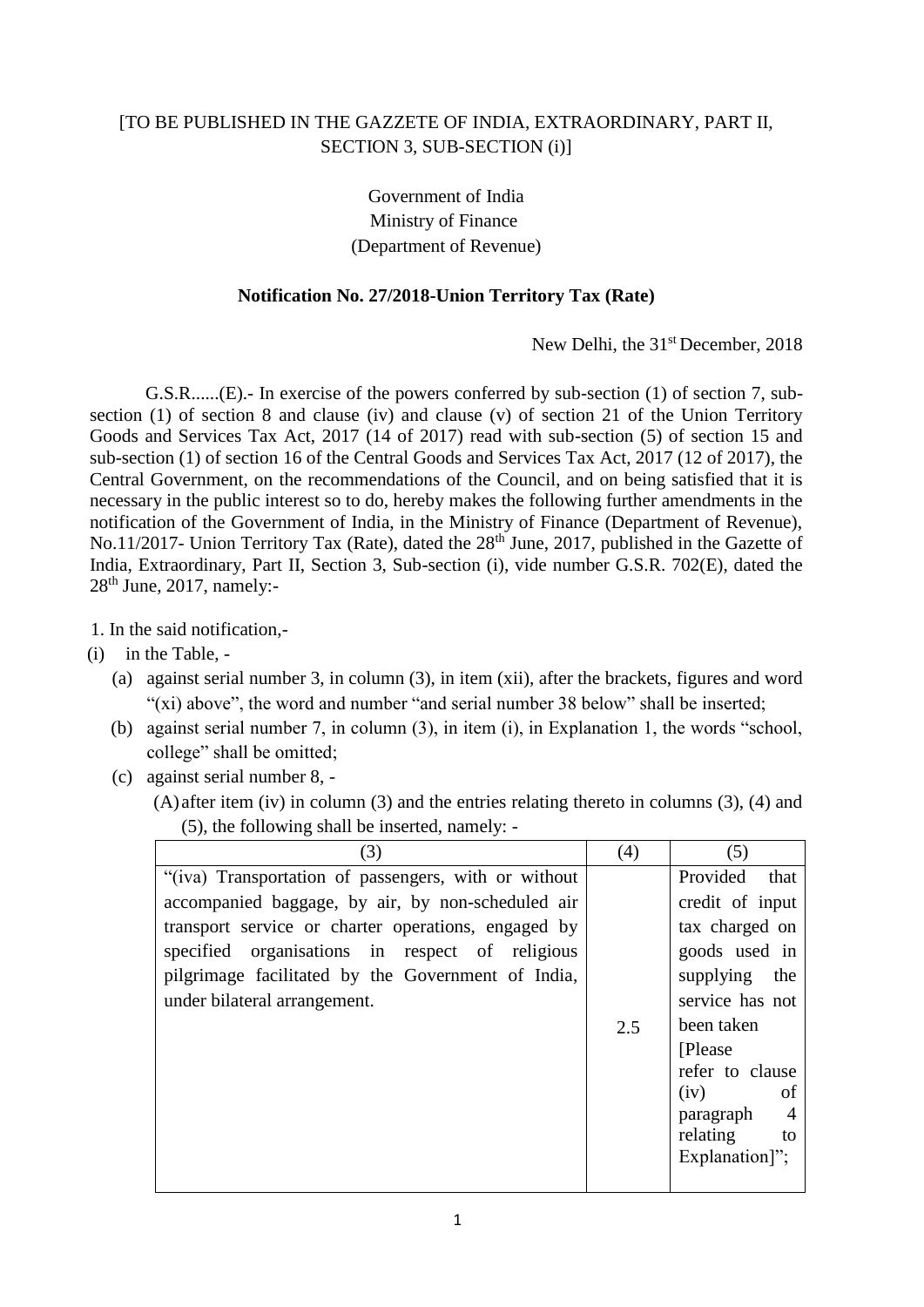(B) in column (3), in item (vii), after the brackets and figures "(iv),", the brackets and figures "(iva)," shall be inserted;

(d) against serial number 15, for item (vi) in column (3) and the entries relating thereto in columns (3), (4) and (5), the following shall be substituted, namely: -

|                                                                                                        | 4 |                          |
|--------------------------------------------------------------------------------------------------------|---|--------------------------|
| "(vi) Service of third party insurance of "goods carriage"                                             |   |                          |
| (vii) Financial and related services other than (i), (ii), (iii),<br>$\int$ (iv), (v), and (vi) above. |   | $\overline{\phantom{a}}$ |

(e) against serial number 17, for item (viii) in column (3) and the entries relating thereto in columns (3), (4) and (5), the following shall be substituted, namely: -

| (3)                                                                                                                                              | (4)                                                                                                                  | (5)             |
|--------------------------------------------------------------------------------------------------------------------------------------------------|----------------------------------------------------------------------------------------------------------------------|-----------------|
| "(viia) Leasing or renting of goods"                                                                                                             | Same rate of Union territory<br>tax as applicable on supply<br>of like goods involving<br>transfer of title in goods |                 |
| (viii) Leasing or rental services, with or<br>without operator, other than (i), (ii), (iii), (iv),<br>$(v)$ , $(vi)$ , $(vii)$ and $(vii)$ above |                                                                                                                      | $\cdot$ $\cdot$ |

- (f) against serial number 21, in column (3), in item (ii), after the brackets, figures and word "(i) above", the words and number "and serial number 38 below" shall be inserted;
- (g) against serial number 25, in column (3), in item (ii), after the brackets, figures and word "(i) above", the words and number "and serial number 38 below" shall be inserted;
- (h) against serial number 34,-
	- $(A)$  against item (ii) in column (3), for the entry in column (4), the entry "6" shall be substituted;
	- (B) after item (ii) in column (3) and the entries relating thereto in columns (3), (4) and (5), the following shall be inserted, namely: -

|                                                                                                                                                | (4) |            |
|------------------------------------------------------------------------------------------------------------------------------------------------|-----|------------|
| "(iia) Services by way of admission to<br>exhibition of cinematograph films where price<br>of admission ticket is above one hundred<br>rupees. |     | $\cdot$ ": |

(C) in item (iiia), the words "exhibition of cinematograph films," shall be omitted;

- (D)in column (3), in item (vi), after the brackets and figures "(ii),", the brackets and figures "(iia)," shall be inserted;
- (i) after serial number 37 in column (1) and the entries relating thereto in column (2), (3), (4) and (5) the following serial number and entries shall be inserted, namely: -

|--|